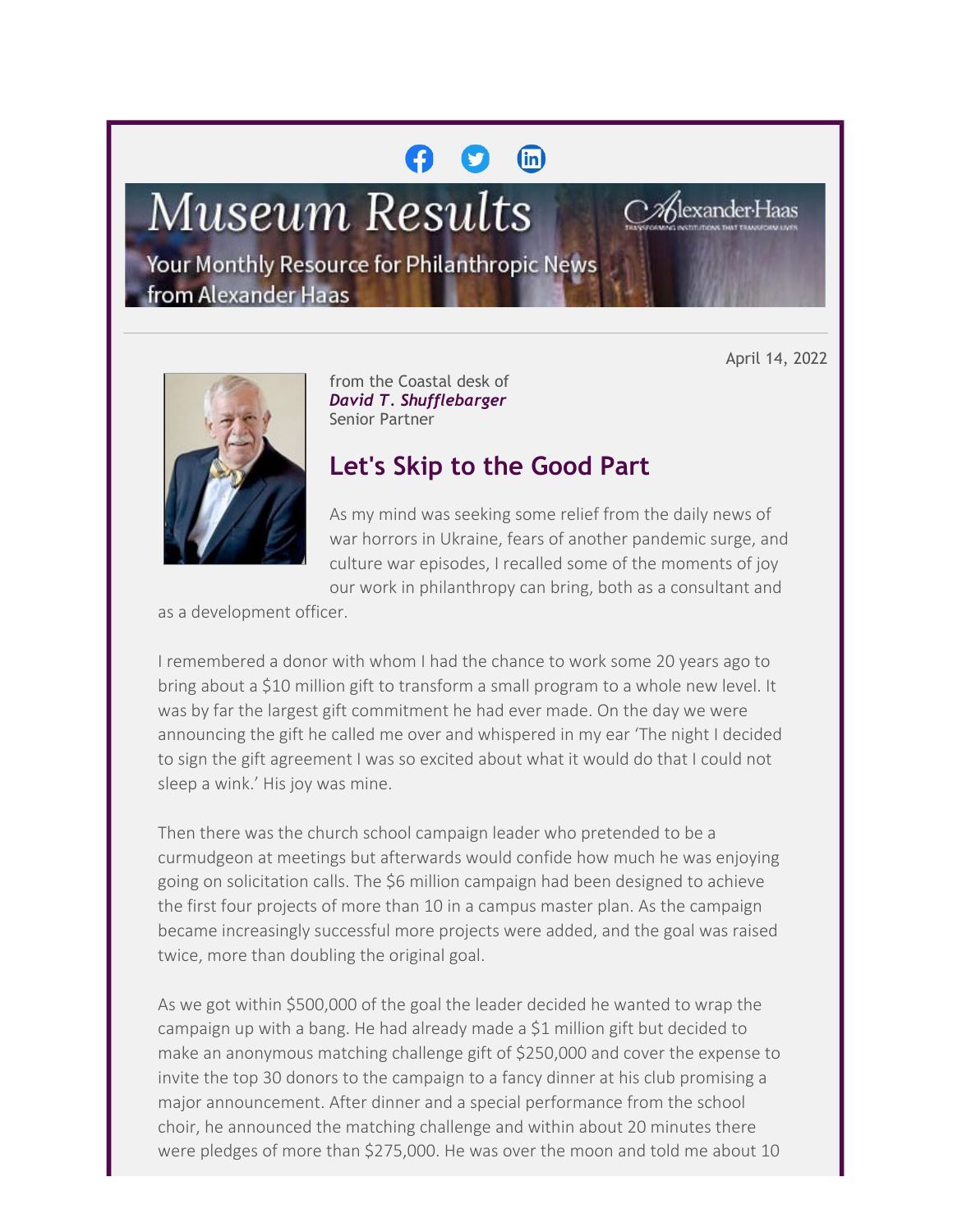p.m. as the last guest was leaving that it was the most fun he had had in 30 years. He called me early the next morning to reiterate what a joyful moment it was when we went over the campaign goal. Again, his joy was mine.

Happily, there are many more such memories, but I will close with my favorite. During my time as a university development officer, I was blessed to work with a beloved volunteer (I will call him Joe to protect his good name) with a wicked sense of humor. He taught me a lot about major gift fundraising, but it was in annual giving where we had the most fun. While we never asked our volunteers to make more than five calls in person, he would take the names of 10 of his closest friends who were donors.

Instead of calling on them in person, he would write a nice letter asking them to renew their gift. Some, did, indeed, do so. However, for those who had not responded within a month, he took great delight in writing them blistering letters along these lines.

*'I cannot believe what a cheapskate you are or why I even consider you a good friend. I know how much your house is worth, I saw that new Mercedes in your driveway and heard you went to Europe for a month vacation. What kind of person are you who has all that money but won't make a gift to help deserving students at the university get a good education? I am ashamed to admit I know you. If you have any decency, you will write a check immediately for twice what you gave last year.'*

He copied me on these letters and the first time I saw one I went into a panic and called him to ask about the wisdom of such an approach. His only response was 'trust me.' Sure enough, I began to get gifts from the recipients with notes like 'despite your poor judgment in involving a volunteer like Joe, I am making a gift again this year.' Later, I learned that Joe had used this approach on his friends in some other campaigns and they sometimes deliberately delayed their gift just so they would get such a letter from him. He confided in me that thinking up new ways to insult his friends for a good cause was one of the most enjoyable things he did. Once I understood that I looked forward to reading my copies of his letters every year and still recall them fondly some 40 years later.

#### [Our Team](https://cl.exct.net/?qs=783155ef2b8bc31ecfefe5a6cb89649eb2b102b2bdf3953cb75a17afcf0848998af403e64ab5f761375addd1ba9b6949)

## **PBS Feature on Be Haas**

She was our Founder. She was a force in Atlanta. She was a master at what she did in philanthropy. She had a way of looking over her glasses and reduce any titan of industry to adolescent status with just a glance. She was a badass.

**Beatrice "Be" Hirsch Haas** changed the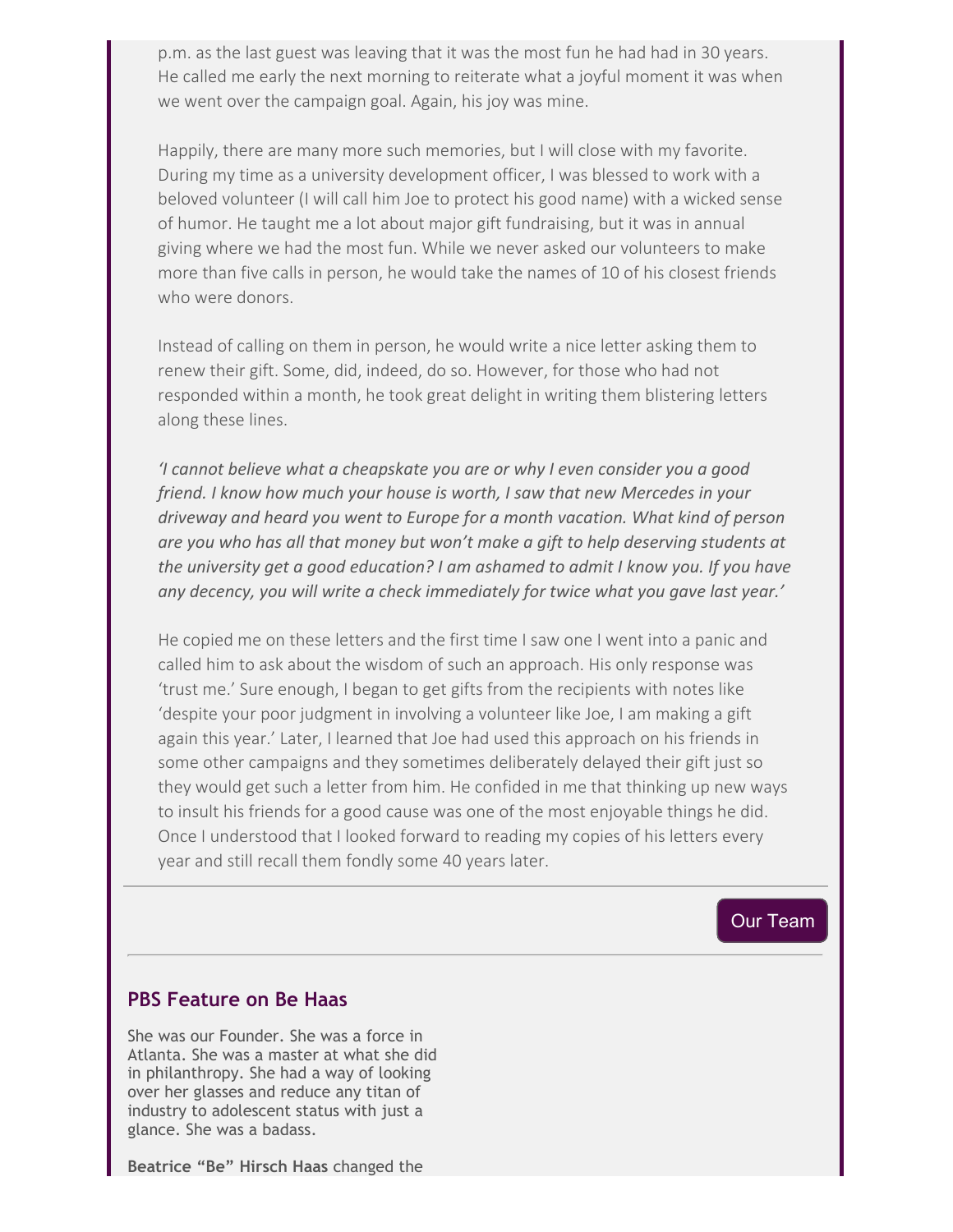

civic engagement in Atlanta throughout the mid-20th Century with her community leadership, political activism, and fundraising campaigns, and **WABE,** Atlanta's PBS affiliate, recently put the spotlight on Be, our Founding Partner,

airing a feature, **[Be Haas: Atlanta's Fundraising Force,](https://cl.exct.net/?qs=783155ef2b8bc31ee35fe0661702cec5b5ff194269e27b842d4ed7c36c22db73f9be800704d4cf000c4b86d487d7fd45)** a look at the extraordinary life and career of the first fundraising consultant in the Southeast. Friends and colleagues reminisced about Be, sharing stories of how she helped mold what is now a very vibrant philanthropy community.

Whether you worked with her, knew her socially, or heard a story about this unique woman, you will have a heightened appreciation for our friend, our founder, Be. **[Take a few minutes](https://cl.exct.net/?qs=783155ef2b8bc31e24094cc6454fe8e246e206bfce6ee92a281ba4c982e3873931413f28bb352a6f11145ec45ff7ffe5) [to watch here.](https://cl.exct.net/?qs=783155ef2b8bc31e24094cc6454fe8e246e206bfce6ee92a281ba4c982e3873931413f28bb352a6f11145ec45ff7ffe5)**

#### **Gifts Not Captured…Captured**

New research suggests that a significant share of Americans donate cash that isn't counted because it doesn't go to nonprofits. Nearly a third of Americans give money to structured community organizations that aren't registered charities, such as mutual-aid groups or rent-relief funds. Also, about a third make cash gifts to individuals, often friends or family, through direct payments, crowdfunding efforts, online fundraisers, or other means.

These findings are from the first in a series of reports by GivingTuesday and by Data Commons, GivingTuesday's research arm, and sets out to measure the range of informal and often individual ways that people pursue social good, including mutual-aid groups, GoFundMe-like crowdfunding platforms, meal trains for sick neighbors, and neighborhood rentrelief funds.

#### **[Read the report here.](https://cl.exct.net/?qs=783155ef2b8bc31e47a2abf623bcf00c024c7aafd0df777f231a3bf4a04ef0ce9f1275708662bdfb181018d892815a2e)** *COP, 4-8*

#### **Wealthy Donors of Color Gift Report**

A report from the **Donors of Color Network** (DOCN) found that \$56 million was given to charity from high-net-worth donors of color. The median annual gift was \$87,500. The report also found more than 65% of the donors had earned their wealth; and more than half of those interviewed explicitly ranked their donation priorities, with 44.4% prioritizing social justice, 39.7% prioritizing women's and gender rights, and 36% prioritizing racial equity. **[Report is here](https://cl.exct.net/?qs=783155ef2b8bc31e75824bf8623ec52a65c8e261dfb0e99a0954fb50593702a2385745f2aaa6d544dec47e47e145194b).**

## **Fundraisers Optimistic**

Conducted in late December 2021 and early January 2022, **Association of Fundraising Professionals**' latest *Fundraising Confidence Survey* asked fundraisers how optimistic they were about reaching their annual fundraising goal in 2021. Respondents indicated an average confidence level of 8.04 (out of 10) for reaching their 2021 fundraising, up from 7.63 at the end of September 2021 and 6.52 in September 2020. **Giving USA 2021,** data to be release in May, will shed light on how successful fundraising was in 2021. *PND, 3-7*



[Our Linkedin](https://cl.exct.net/?qs=783155ef2b8bc31e41b37a6f8b9153c2da7fd0a98077887614a6e23474038071327b31a171a3396bfec9ffc90a15d5dc)